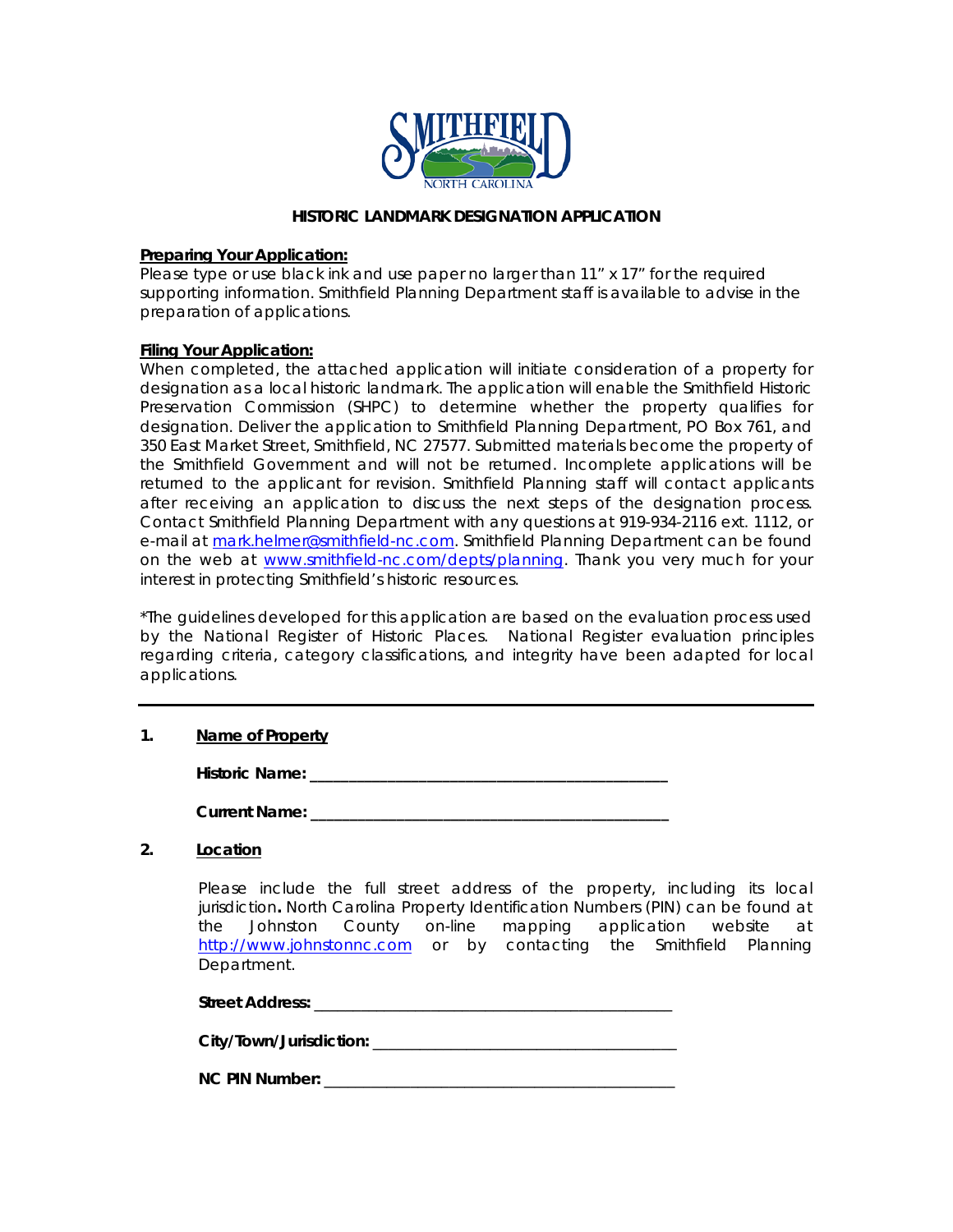| 3. | Owner Information (if more than one, list primary contact) |                                                                                                                                                         |                           |  |
|----|------------------------------------------------------------|---------------------------------------------------------------------------------------------------------------------------------------------------------|---------------------------|--|
|    |                                                            |                                                                                                                                                         |                           |  |
|    |                                                            |                                                                                                                                                         | Phone: __________________ |  |
| 4. |                                                            | Applicant/Contact Person (if other than owner)                                                                                                          |                           |  |
|    |                                                            |                                                                                                                                                         |                           |  |
|    |                                                            |                                                                                                                                                         |                           |  |
| 5. | <b>General Data/Site Information</b>                       |                                                                                                                                                         |                           |  |
|    | Α.                                                         | Date of Construction and major additions/alterations: ____________________                                                                              |                           |  |
|    | <b>B.</b>                                                  | Number, type, and date of construction of outbuildings:___________________                                                                              |                           |  |
|    | $\mathcal{C}$ .                                            | Approximate lot size or acreage:                                                                                                                        |                           |  |
|    | D.                                                         | Architect, builder, carpenter, and/or<br>mason: will be a series of the series of the series of the series of the series of the series of the series of |                           |  |
|    | Ε.                                                         |                                                                                                                                                         |                           |  |
|    | F.                                                         |                                                                                                                                                         |                           |  |

## **6. Classification**

## **A. Category (building(s), structure, object, or site):**

**Building –** A "building" is created principally to shelter any form of human activity. (i.e.: house, barn, hotel, church, school, and theater, stable)

**Structure –** The term "structure" is used to distinguish from buildings constructions made usually for purposes other than creating human shelter (i.e.; tunnel, bridge, highway, and silo)

**Object –** The term "object" is used to distinguish from buildings and structures those constructions that are primarily artistic in nature. Although it may be, by nature or design, movable, an object is associated with a specific setting or environment. (i.e.; sculpture, fountain, monument)

**Site –** A site is the location of a significant event, prehistoric or historic occupation or activity, or building or structure of historical, cultural, or archaeological value, whether standing, ruined, or vanished, where the location itself possesses historical, cultural, or archaeological value regardless of the value of any existing structure. (e.g., Native American village, battlefield, cemetery, designed landscape)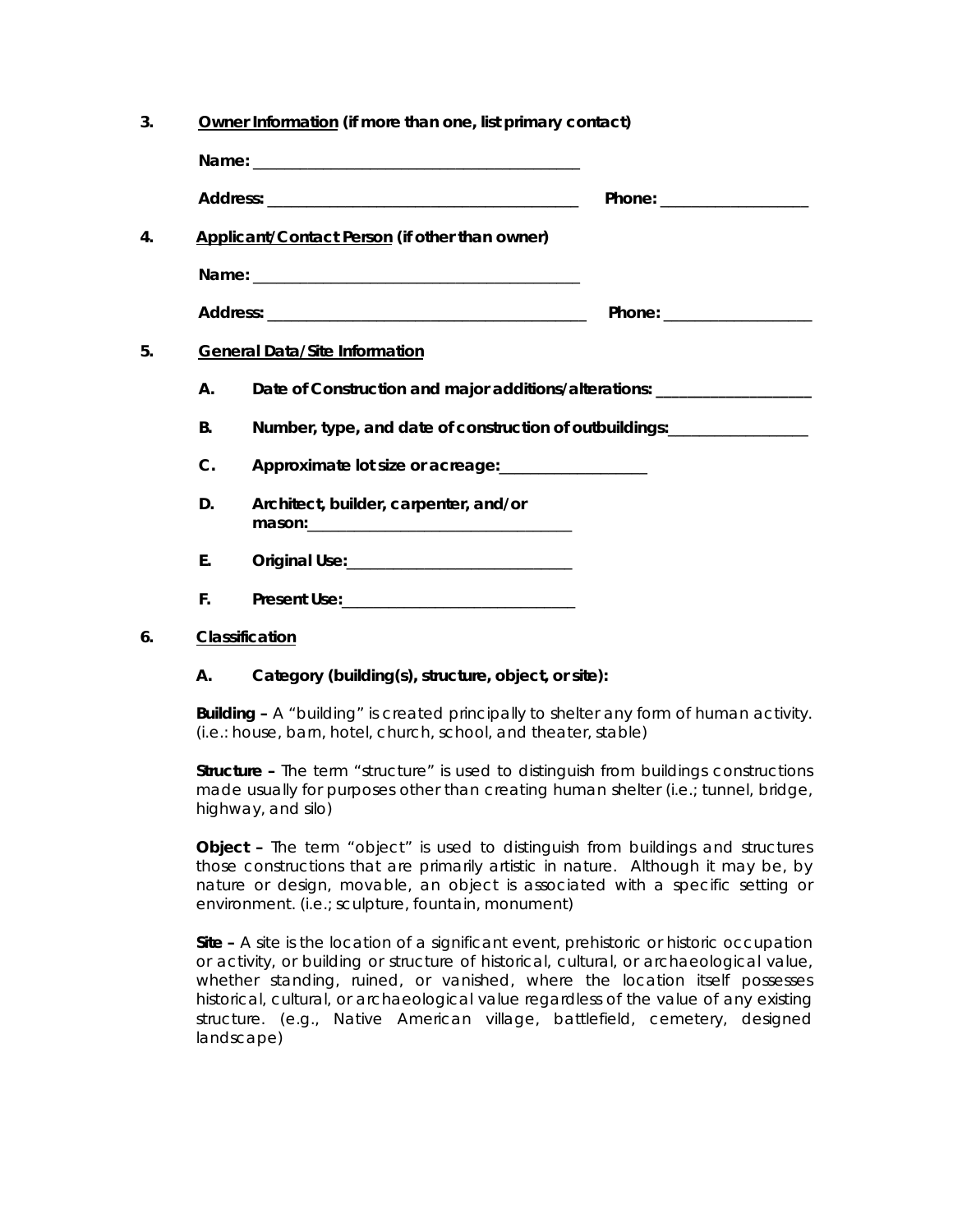**B. Ownership (check one)** Private Public

### **C. Number of Contributing and non-contributing resources on the property:**

A contributing building, site, structure, or object adds to the historic associations, historic architectural qualities, or archeological values for which a property is significant because it was present during the period of significance, relates to the documented significance of the property, and possesses historic integrity or is capable of yielding important information about the period.

## **Contributing Non-contributing Buildings Structures Objects**  Sites **D. Previous field documentation**

# (when and by whom):\_\_

Please contact the Survey Coordinator at the State Historic Preservation Office to determine whether the property has been included in a county survey (733-6545)

## **E. National Register Status and date (listed, eligible, study list):**

Please contact the National Register Coordinator at the State Historic Preservation Office to determine National Register status (733-6545)

## **7. Supporting Documentation (Attach to application on separate sheets)**

### **A. Required Photographs**

(2) sets, current black and white prints (4" x 6" or larger): **and** (1) set of current color slides

- 
- For **buildings** and **structures**, includes all facades and at least one (1) photo and one (1) slide for all other contributing and non-contributing resources. Also include at least one (1) photo that shows the main building or structure within its setting. For **sites**, include overall views and any significant details. For **objects**, include a variety of representative views, as well as a view of the object within its setting.
- Photos and slides must be identified with the name of the property, its address or location, and the date.

## **B. Maps**

Include two (2) maps; one (1) clearly indicating the location of the property in relation to the local community, and one (1) showing the boundaries of the property. Tax maps with the boundaries of the property are preferred, but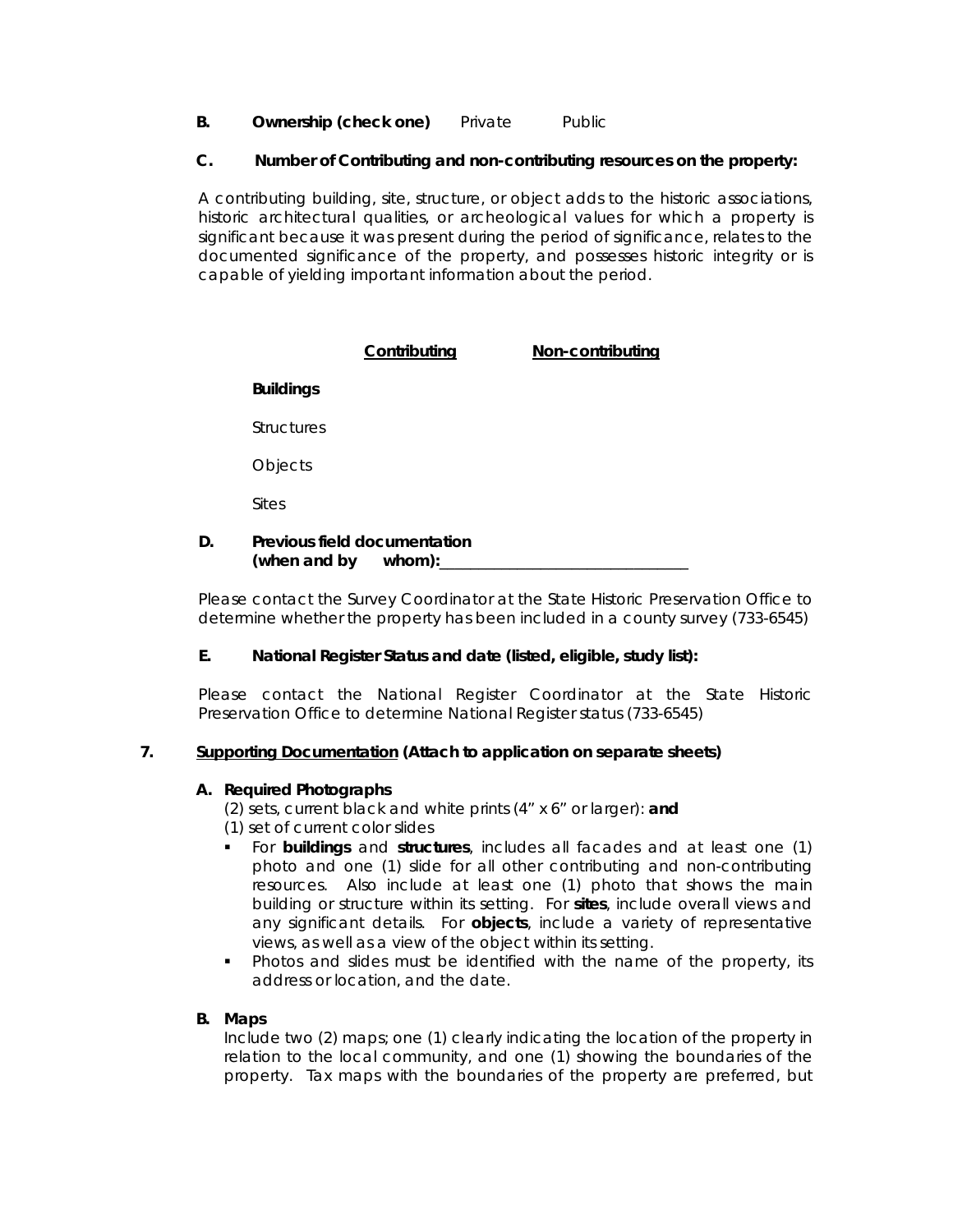survey or sketch maps are acceptable. Please show street names and numbers and all structures on the property.

### **C. Historical significance (Applies to all classifications)**

- Note any significant events, people, and/or families associated with the property. Please clearly define the significance of the property in the commercial, social or political history of the local community. (For example, the property may have been the birthplace of an influential citizen, represent historical patterns of commercial or agricultural development, or served as an important center of community activity). Include all major owners.
- Please include a bibliography of sources consulted.

### **D. Architectural description, significance and integrity (Applies to buildings, structures, and objects)**

- For **buildings and structures**, describe additions, remodeling, and alterations, including exterior architectural features. Also describe significant outbuildings. For **objects**, describe the physical For **objects**, describe the physical appearance of the object(s) to be designated.
- Context of the history of the local community. (For example, the building or structure might be one of town's only surviving examples of Greek revival style, or it may be a unique local interpretation of the Arts and Crafts movement. An object might be a statue designed by a notable sculptor.
- **Include a statement describing how the building, structure, or object** currently conveys its historic integrity. For example, does it retain elements of its original design, materials, location, workmanship, setting, historic associations, or feeling, or any combination thereof?
- **Please include a bibliography of sources consulted.**

### **E. Property boundary, significance and integrity (Applies to all classifications)**

- **Describe the land area to be designated, address any prominent** landscape features.
- Clearly explain the significance of the land area proposed for designation and its historical relationship to the **building(s), structure(s) or object(s)** located within with property boundary or, in the case of **sites**, the historical event or events that may represent part of or the entire original parcel boundaries, or may encompass vegetative buffers or important outbuildings. For **objects**, the designated land area may continue to provide the object's historical context (i.e., a statue's historic park setting). For **sites**, the designated area may encompass a landscape that retains its historical integrity (i.e., a battlefield encompassing undisturbed historic view sheds).